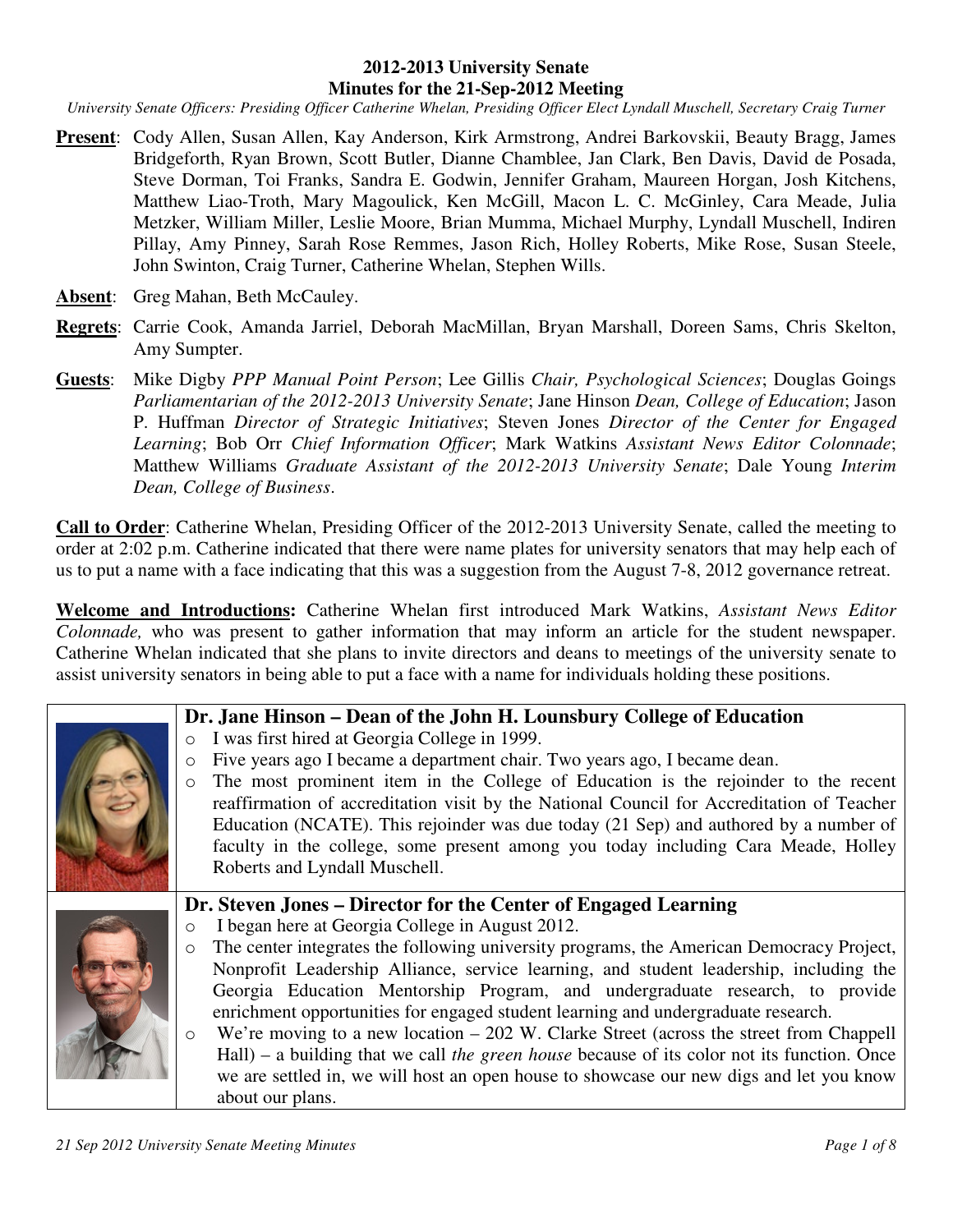|  | Dr. Dale Young - Interim Dean of the J. Whitney Bunting College of Business                           |
|--|-------------------------------------------------------------------------------------------------------|
|  | I've been at Georgia College for eleven years.<br>$\circ$                                             |
|  | My "day job" is the Associate Dean of the J. Whitney Bunting College of Business though<br>$\circ$    |
|  | I am presently serving as Interim Dean while Dean Matthew Liao-Troth serves as Interim                |
|  | Provost.                                                                                              |
|  | The College of Business recently received reaffirmation of accreditation from AACSB<br>$\circ$        |
|  | (Association to Advance Collegiate Schools of Business). The site visit of the                        |
|  | reaccreditation team occurred last fall.                                                              |
|  | Faculty and student organizations in the College of Business are working together to<br>O             |
|  | provide opportunities for students in the college to develop professionally including                 |
|  | interviewing skills and speed networking.                                                             |
|  | Dr. Robert Orr - Chief Information Officer                                                            |
|  | Though I just joined Georgia College on July 1, 2012, I've been working in academic<br>O              |
|  | institutions since Moses was a freshman.                                                              |
|  | I've met many of you in various meetings and I thank the entire university community for<br>$\circ$   |
|  | making me feel so welcome since my arrival.                                                           |
|  | There will be an Information Technology (IT) Town Hall in October 2012 so that my staff<br>$\circ$    |
|  | and I can listen to your ideas, concerns, needs, and desires for IT and share information             |
|  | that we have.                                                                                         |
|  | I'm having a great time here at Georgia College.<br>$\circ$                                           |
|  | Dr. Steve Dorman - University President                                                               |
|  | Thanks to everyone who has made our entrance into Georgia College and Milledgeville a<br>$\circ$      |
|  | good one. Janie and I have received a warm welcome to the community.                                  |
|  | I feel extremely cared for through the work of the Presidential Transition Team. This group           |
|  | of folks compiled a set of facts and key documents that they believed I should review. In             |
|  | addition, they have helped to set my agenda for the first 100 days to make sure that I will           |
|  | be able to see individuals who can inform key decisions and provide important information.            |
|  | Right now I am conducting a 'listening tour' of the various colleges and groups on campus             |
|  | to gain a perspective on what folks believe are the most pressing needs and concerns. All of          |
|  | this information together will be used to direct our planning for the future.                         |
|  | The work of the University Senate is very important. Great universities have robust shared<br>$\circ$ |
|  | governance and we will be actively inviting the University Senate to be involved in helping           |
|  | set the direction for the university. It is clear that I cannot do this alone. The executive          |
|  | cabinet cannot lead the university alone. We need the work of each of you to make sure we             |
|  | are moving in the right direction. So, I look forward to engaging you in some of those                |
|  | discussions in the future.                                                                            |
|  | Thanks to each of you for your service to the university community through your work on<br>O          |
|  | the University Senate. I know it may be difficult to meet sometimes on Friday afternoons              |
|  | or in committee meetings as you all have many other things to consume your time. So                   |
|  | thank you for what you do.                                                                            |
|  | Thanks and I look forward to talking with you more in the future.<br>O                                |

**Minutes**: Drafts of minutes of the *20 Apr 2012 meeting of the 2011-2012 University Senate* and the *27 Apr 2012 organization meeting of the 2012-2013 University Senate* had been circulated by university senate secretary, Craig Turner, to the respective university senates by email for review with no revisions and were presented to those present for consideration. Both sets of minutes were approved as circulated.

**President's Report**: President Steve Dorman provided the President's Report when he introduced himself during the *Welcome and Introductions* portion of this meeting.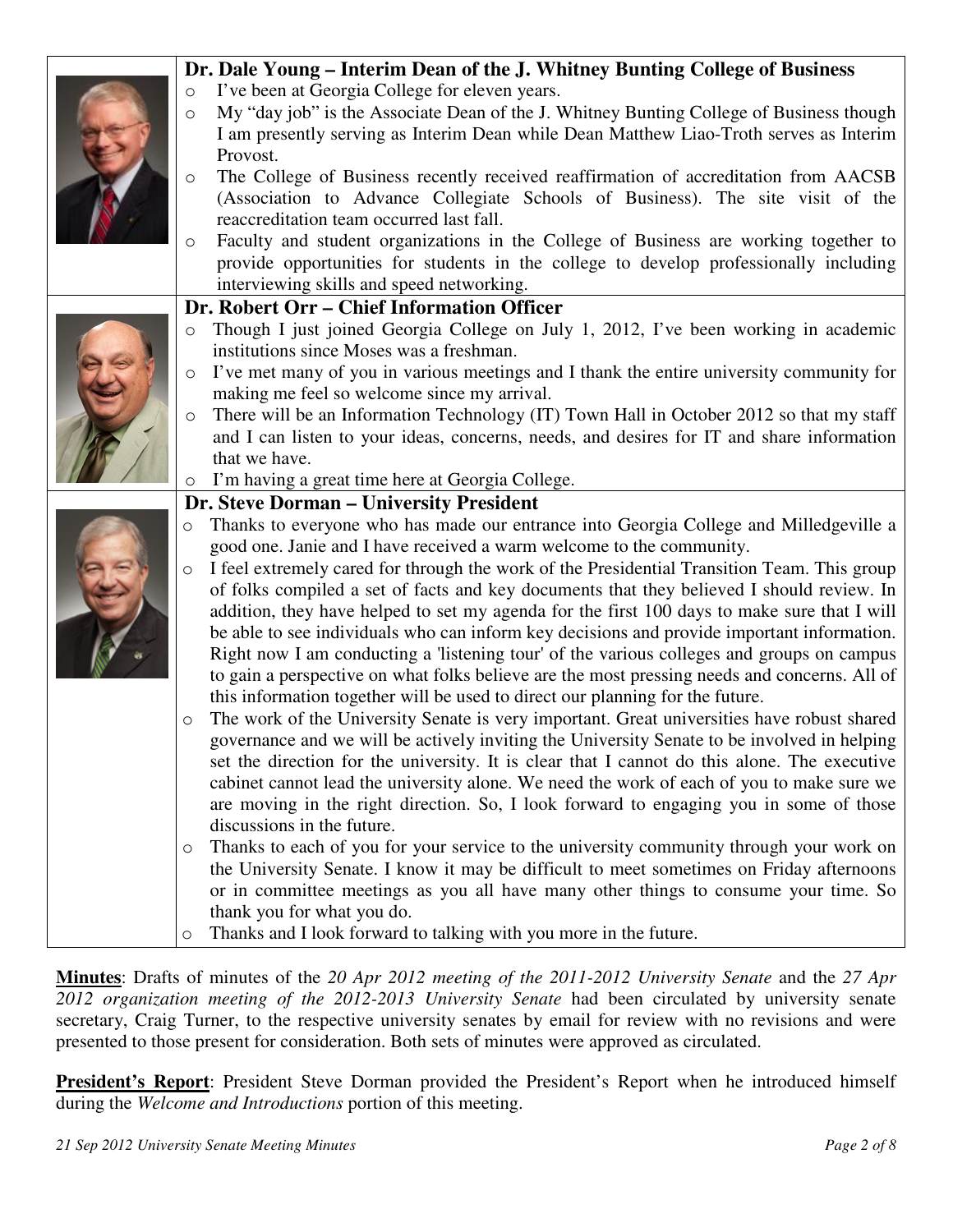**Provost's Report**: Interim Provost Matthew Liao-Troth

- The presiding officer of the senate is now a standing guest of the academic leadership team (a body made up of the deans and directors and assistant VPs of major academic and provost support divisions)
- Center for Engaged Learning will have a \$100k undergraduate research fund this year; an application announcement will be forthcoming
- Center for Excellence in Teaching & Learning has director candidates coming to campus next month; announcements have been made for the \$77k in faculty research funds we have available this year
- The Learning Center has moved from A&S to the Library (second floor just past the circulation desk)
- Concern that we have had a drop in enrollment, primarily at the graduate level. The consequence is both a short-term and a long-term drop in available funds; we effectively have lost the equivalent of two tenure-track faculty in our budget as a result
- We have our first Martha Daniel Newell Visiting Distinguished Scholar (Caitlin O'Connell Rodwell of Stanford Medical School). An inaugural event will occur on the 14th of January.
- A handout on quality enhancement planning was shared, with open forums scheduled in mid-October. *This handout is a supporting document QEP\_Report\_2012-09-21.pdf to these minutes.*

### **Committee Reports**: The following committee reports were given

# 1. **EXECUTIVE COMMITTEE OF THE UNIVERSITY SENATE** (ECUS) – Catherine Whelan

- *Officers: Chair Catherine Whelan, Vice-Chair Lyndall Muschell, Secretary Craig Turner*
	- Policy, Procedures, and Practices Manual Working with Mike Digby to identify items that need to be distributed to Senate Committees to review and update as necessary.
	- Appointment of the Subcommittee on Nominations
		- oChair: Lyndall Muschell
		- o Secretary: Craig Turner
		- o Members of ECUS: Catherine Whelan, Jan Clark, Josh Kitchens, Debby MacMillan, Steve Dorman, Matthew Liao-Troth
		- oChairs of the Standing Committees and SoCC: Leslie Moore, Susan Steele, Maureen Horgan, Bryan Marshall, Dianne Chamblee, John Swinton
		- oChair of Staff Council: Toi Franks
		- o President of SGA: Cody Allen

## 2. **SUBCOMMITEE ON NOMINATIONS** (SCoN) – Lyndall Muschell

### *Officers: Chair Lyndall Muschell, Secretary Craig Turner, No Vice-Chair position for this committee.*

- The process has begun for the 2013-2014 University Senate elections. All university senators were asked to speak with colleagues regarding the work of the University Senate and to encourage their participation as upcoming senators.
- **MOTION 1213.CN.001.O**: On behalf of the committee, Lyndall Muschell, SCoN Chair, presented the motion*: To adopt the slate of nominees for 2012-2013 University Senate officers and committees as proposed in the supporting documentation*.
	- oThe supporting documentation for Motion 1213.CN.001.O, accessible in the online motion database, was identified and displayed on the big screen. The proposed revisions to the 2012-2013 university senate committee memberships were reviewed in detail. The supporting documentation provides justification for the revisions.
	- $\circ$  Catherine Whelan announced that she had just been informed yesterday (Sep 20) that David Connolly is no longer working at Georgia College yet David holds a volunteer position on FAPC. She went on to indicate that the Subcommittee on Nominations will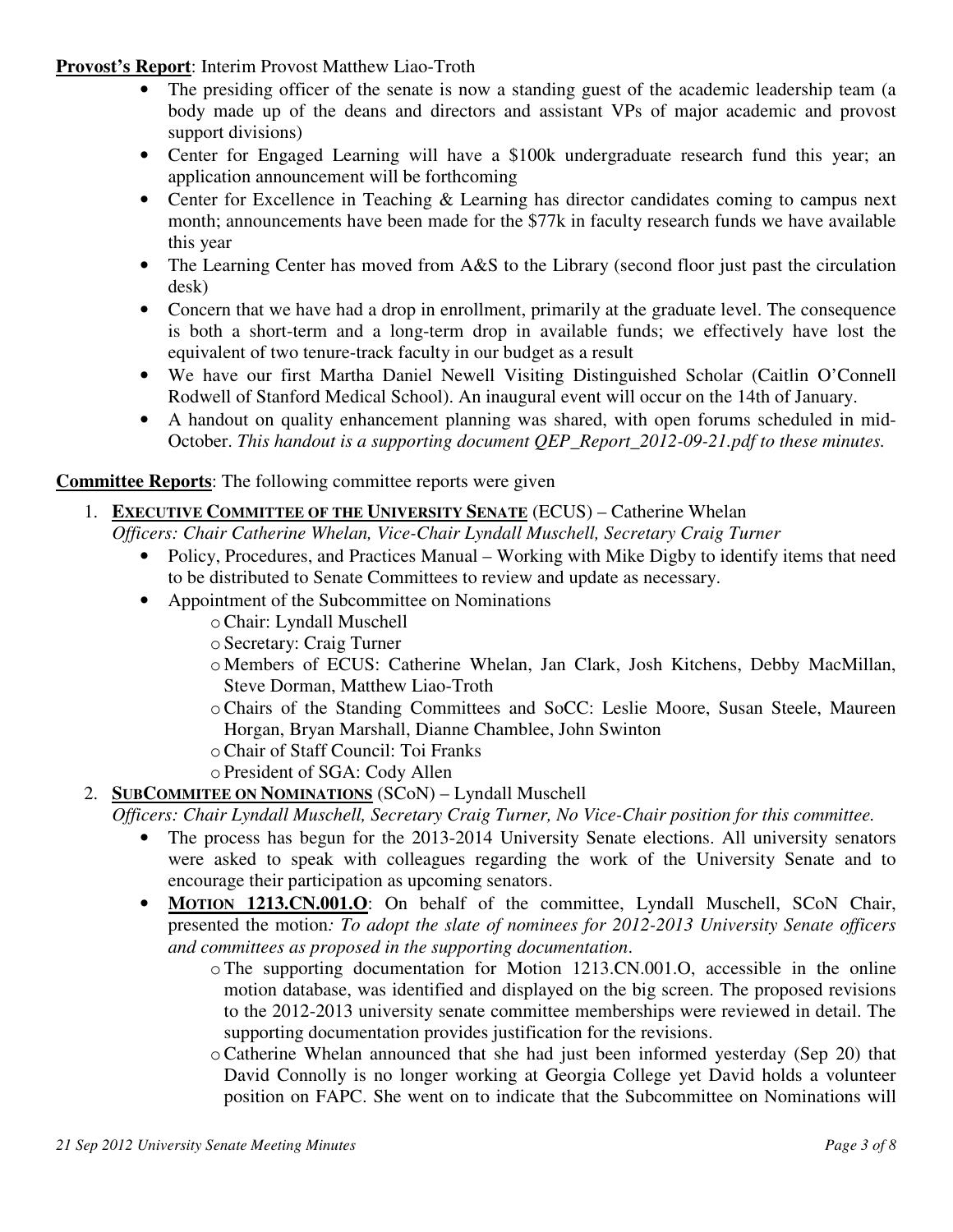be asked to seek a replacement for this volunteer position on FAPC, ideally in time for the replacement to attend the 28 Sep 2012 FAPC meeting.

- o **SENATE ACTION**: Motion 1213.CN.001.O was *approved* with no further discussion.
- 3. **ACADEMIC POLICY COMMITTEE** (APC) Macon McGinley (APC Vice-Chair) for Bryan Marshall *Officers: Chair Bryan Marshall, Vice-Chair Macon McGinley, Secretary John Sirmans*
	- Possible New Policy (Disastrous Semester Policy)
		- o There needs to be a flag for those students that have a "Disastrous" semester, rated as a 1.0 GPA. This needs to be more immediate then letting their GPA fall over many semesters before we find out. This should apply to any semester where the student takes more than 8 credit hours.
	- Possible New Policy (Closing Probation Loophole)
		- o For those students that have been on academic probation and then taken off, if they fall below the threshold, they should be put immediately back on probation not warning.
	- Possible New Policy (Repeating Graduate Courses)
		- o Currently there is not a policy for graduate students repeating courses. Some schools do not allow repeats, others average course grades.
	- Policy Review (5W Policy)
		- o Is the current 5W policy working? What are the numbers of current students taking F's that want to take a W.
	- Policy Review (Advising)
		- o Is the current policy working? Suggestions about removing the numbers 30/60/90 and just making it "Fall".
	- Possible New Policy (Common Syllabus Repository)
		- o There needs to be a place where all the common syllabus items are placed as policy for students to look at. Thereby removing these items from the faculty syllabi. Suggestions include getting a website: syllabus.gcsu.edu up and running for the students.
	- Possible New Policy (Online Course Definitions --- Meeting Requirements)
		- o What is the current policy on online / hybrid meeting requirements? Are there any standards we can take from like universities? How many times must a faculty meet to classify the course as online or hybrid?
	- Possible New Policy (Two Degree Masters)
		- o Can students use the same graduate course credit for two degrees? What are other colleges doing?
	- Possible New Policy (Grade Change)
		- o We need to develop a policy that explicit states grades can only be changed after the end of the semester due to a mistake on the faculty part. Suggestions to include policy on giving extra work or extra credit to bring grades up after the course is finished.

## 4. **CURRICULUM AND ASSESSMENT POLICY COMMITTEE** (CAPC) – Susan Steele

- *Officers: Chair Susan Steele, Vice-Chair Julia Metzker, Secretary Cara Meade*
	- CAPC has no motions at this time.
	- We will be considering a policy draft from the Provost's office regarding substantive changes in programs that is in response to SACS accreditation.
	- The Sub-committee on the Core Curriculum (SoCC) will be working on assessment of the core.
	- We plan to create a checklist for proposals to aid in the preparation and tracking process.
- 5. **SUBCOMMITTEE ON CORE CURRICULUM** (SoCC) John Swinton

*Officers: Chair John Swinton, Vice-Chair Mary Magoulick, Secretary Kay Anderson*

• SoCC met for the fourth time this past week. We approved one additional section for GC1Y, The Uncanny: Monsters and Machines. We approved a GC2Y section, Global Connections. We also approved a proposal to give Introduction to Human Geography a Global Overlay designation. All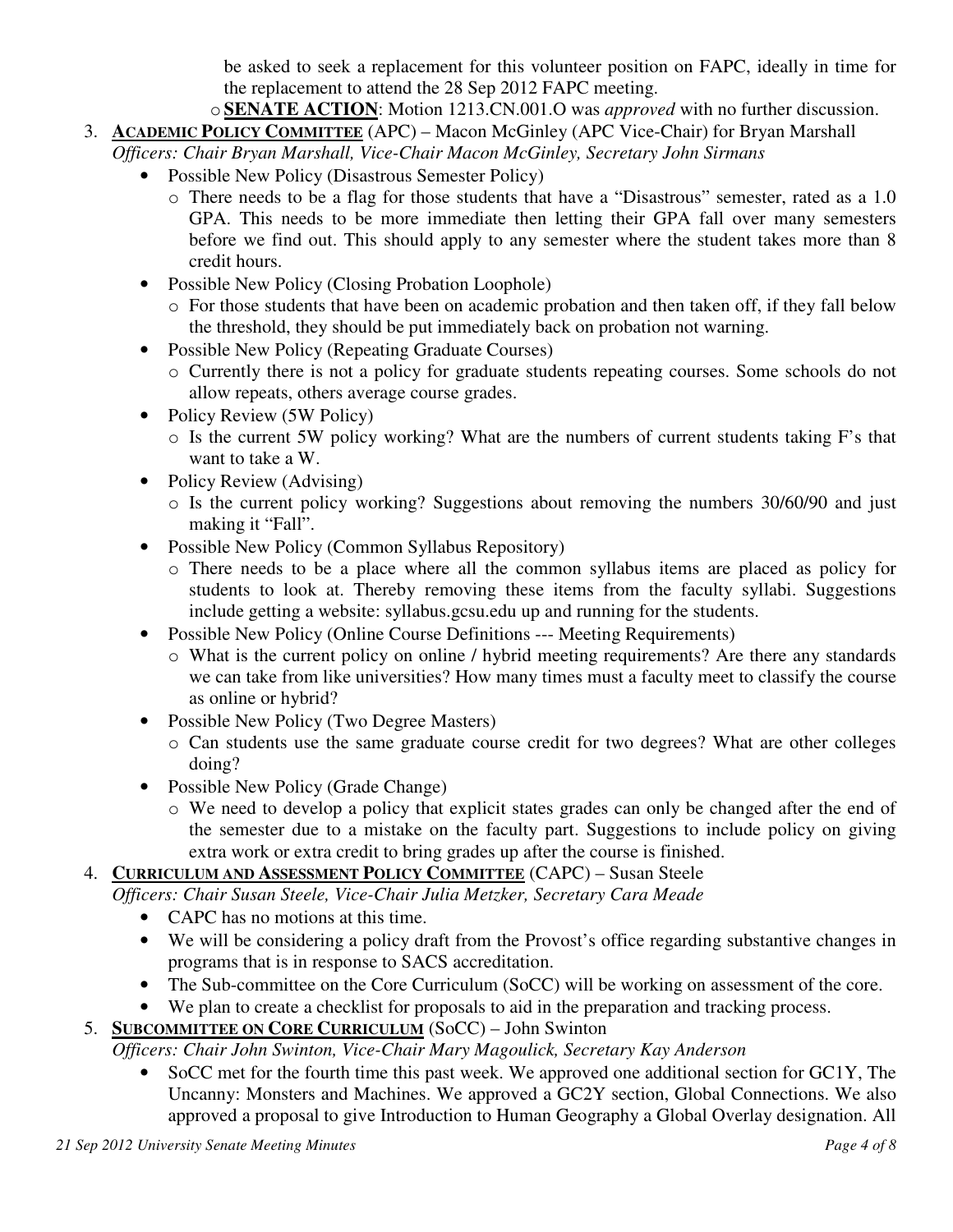three will go to CAPC as an information item and the third will work its way to the BOR for final approval.

- SoCC solicited input from Department Chairs regarding the designation of all Internationalization courses to be included as global overlay courses. There was near unanimous support for the idea.
- SoCC will be co-sponsoring a series of forums concerning the assessment of CORE courses. The currently scheduled forums will be Thursday Sept 27 at 3:30, Friday September 28 at 12:00, and Monday October 1 at 4:00. All forums will be held in the Library Museum Education room. More will be planned if deemed necessary.
- SoCC is attempting to update its web presence.
- 6. **FACULTY AFFAIRS POLICY COMMITTEE** (FAPC) Leslie Moore

*Officers: Chair Leslie Moore, Vice-Chair Mike Rose, Secretary Beauty Bragg*

- FAPC will be working on the Student Opinion Surveys this fall. We will review recommendations made to the Provost from last year's workgroup. FAPC will then forward recommended instruments to the senate for review.
- We are also considering a review of the Pre-Tenure and Post-Tenure process this year.
- 7. .**STUDENT AFFAIRS POLICY COMMITTEE** (SAPC) Dianne Chamblee

*Officers: Chair Dianne Chamblee, Vice-Chair Amy Pinney, Secretary James Bridgeforth*

- The Student Affairs Policy Committee met on Friday, August 24, 2012.
- Old Business
	- o Initiatives for Yr 12-13 were discussed. The Emergency Fund for Students and Retention Initiatives were identified as two areas the committee would like to pursue.
	- o Operating procedures were discussed. Ms. Chamblee will have a draft for review/vote at the September meeting.
- New business
	- o Concern from a faculty member on students' abuse of the drug Adderall was brought forward. Through collaboration with other stakeholders at the University the members plan to have an educational program for freshman in the dorms on this issue. Nursing students, student health and university housing will be asked to assist with this initiative.
	- o Student travel funding for undergraduate research was discussed. Dr. Steven Jones will be invited to the September meeting to provided information on the availability and process for accessing these funds.
	- o Student parking concerns were brought forward and an informative discussion followed. Having a committee member who works in the parking area of the University was very helpful in providing information of alternative options for student parking that are not being utilized. It seems the parking problem is more of a perception than a reality.
	- o Members also discussed the required every 5 year retesting for students needing special accommodations and the high cost of this testing.
- The committee will next meet on Friday, September 28, @ 2pm.
- 8. **STUDENT GOVERNMENT ASSOCIATION** (SGA) Cody Allen

*Officers: President Cody Allen, Vice President Stephen Hundley, Secretary Sarah Rose Remmes*

- SGA will be hosting the Student Advisory Council (SAC) Conference on campus November 9 and 10. SAC is all of the SGA Presidents from across the state and is used as an advisory council to the Board of Regents.
- 9. **RESOURCES, PLANNING AND INSTITUTIONAL POLICY COMMITTEE** (RPIPC) Maureen Horgan
	- *Officers: Chair Maureen Horgan, Vice-Chair Jennifer Graham, Secretary Benjamin Davis*
		- The committee officers were elected at the 27 April 2012 meeting.
		- RPIPC met on 24 August 2012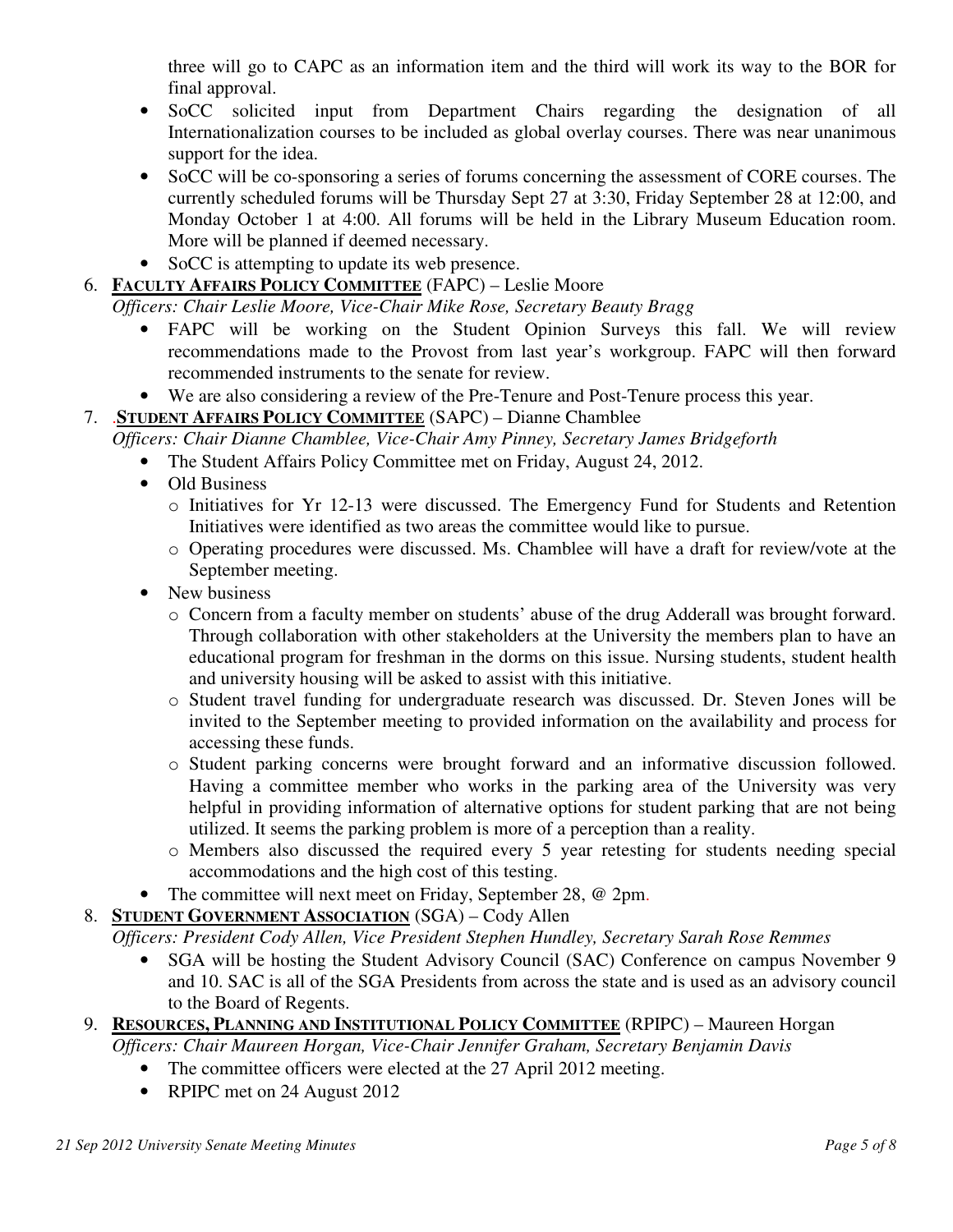- oThe committee approved operating procedures and practices for the coming year. The new operating procedures are very comparable to last year's procedures.
- oThe committee discussed a number of issues that were carried over from the previous year, or suggested at the Governance Retreat. These issues include:
	- 1. Smoking Policy Enforcement. *RPIPC will address this at future meetings*.
	- 2. Common Meeting Time. *At the 28 September meeting, RPIPC will consider the status and continuation of the Common Meeting Time Task Force formed by last year's committee.*
	- 3. Service Recognition and Shared Leave. *At the 26 October meeting, RPIPC will consider the status and continuation of the Shared Leave work group formed by last year's committee; the work group also recommended consideration of Service Recognition lag (e.g., recognized in 11th year for 10 years of service). Rod Kelly, the new Director and Chief Human Resources Officer, will attend the 26 October meeting to exchange ideas about these topics*.
	- 4. University Communications. This topic emerged at the Governance Retreat. *John Hachtel, the new Associate Vice President for Strategic Communications will attend the 28 September meeting to exchange ideas on this topic*.
	- 5. Website/CAS. This topic also emerged at the Governance Retreat. *Bob Orr, the new Chief Information Officer, and James Carlisle, Director of Technology Support Services, will attend the 28 September meeting to exchange ideas on these topics*.
- Public Art Policy. RPIPC received a request earlier today (21 Sep 2012) from the Executive Committee regarding Georgia College formulating a Public Art Policy. *RPIPC will consider this at its 26 October meeting.*

### **Information Items**:

- 1. **PARLIAMENTARIAN**: Catherine Whelan announced that Dr. Douglas Goings will be serving as the Parliamentarian of the 2012-2013 University Senate.
- 2. **GRADUATE ASSISTANT**: Catherine Whelan announced that Matthew Williams, who was assisting with the projection of the agenda and supporting documents to the big screen, is the Graduate Assistant of the 2012-2013 University Senate. His email address is matthomaswilliams@gmail.com and he is available to assist all the committees of the University Senate.
- 3. **UPDATE ON REVISION OF POLICIES, PROCEDURES, AND PRACTICES MANUAL** (PPPM)– Mike Digby
	- I have been asked to take on the project of editing the on-line Policies, Procedures, and Practices Manual (PPPM). I reported to the Senate at the onset of the project in February 2012. This is a follow-up report on results since then and on plans for the next three months.
	- First, let me summarize the charge I was given at the beginning of the project:
		- o Edit the on-line PPPM for consistency, accuracy, and clarity
		- o Organize the PPPM for user-friendliness
		- o Develop a process to track changes in the PPPM
		- o Develop as part of the PPPM a break-out Faculty Handbook section
		- o Make recommendations to Provost and Senate on these four tasks
		- o Report back to Provost's Office and Senate as they require.
	- It is important to note that the charge was to edit, not to re-write the manual. In fact, I was specifically told that my task was to offer suggestions and recommendations about making the manual more user-friendly for the university community. All such suggestions and recommendations were to be approved by appropriate authorities before being put in place. I was also told to operate in a transparent manner and actively to seek input from the university community.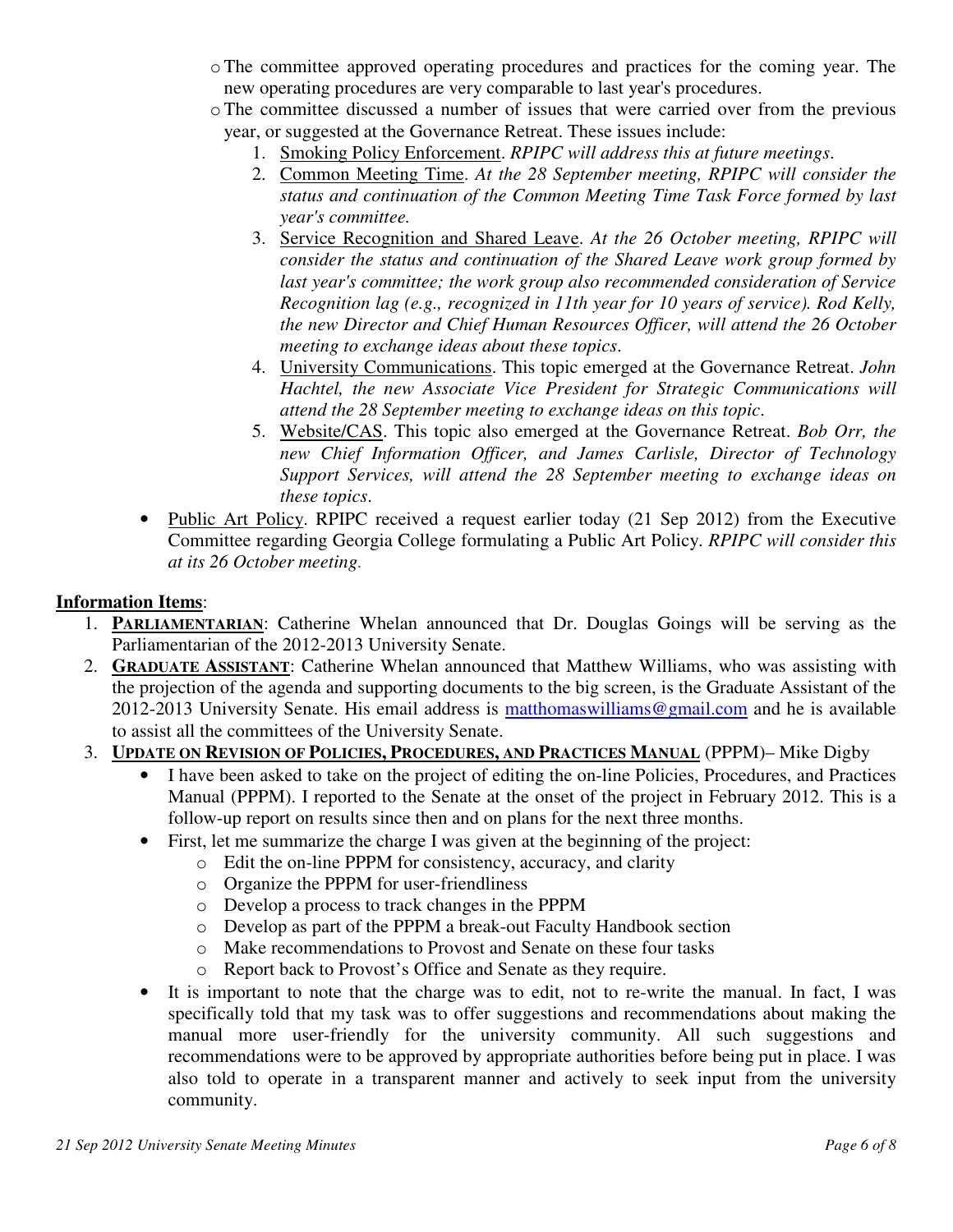- Second, let me summarize what I've done. This is a quick summary. I'll be glad to offer details on any or all points.
	- o I've read every single entry in the comprehensive PPPM. I've sought and received ideas and suggestions from the university community, through an on-line feedback site and through meetings with many individuals and groups.
	- o The index was often cited as being unhelpful. This is due in part to the automatic indexing feature of the software; it indexes by the first word of each entry. I offered a comprehensive re-wording of entry titles that would focus on key words in the entry. This will go into effect as the updated software program becomes available for campus use in October.
	- o I developed a comprehensive re-structuring of every section of the PPPM to organize topics in a more subject-logical order. With approval, this can begin to go into effect with the availability of the updated software program.
	- o I recommended that a changelog be incorporated into each major section of the PPPM, as is now done in the Academic Affairs section. The changelog will record every change made in the manual, along with noting by whose authority the change was made and the date. The updated software will make incorporating such information much easier to track.
	- o An outline for a faculty handbook or guidebook has been developed, grouping together information that faculty would find most useful. This will be an additional element in the comprehensive PPPM, composed most likely of links to other parts of the manual. I am still seeking input as to the contents of the faculty handbook. *The current version (Draft 4) is a supporting document to these minutes called Faculty\_Handbook\_Contents.pdf*.
	- o After considering every entry in the Academic Affairs section of the PPPM, I have noted those that need to be further reviewed and fixed. Problems were noted in the following areas: failure to cite proper authority and date, unclear wording or meaning, internal contradictions (with the same or other entries), confusing of policy and procedure/practice, and inconsistency with relevant BoR documents (such as the BoR Policy Manual). I will work with others, including the Provost office and the Senate Presiding Officer, in making recommendations as to actions needed by proper authorities, such as the Senate, to correct the problems.
- The updated software program will help in making many of the recommended changes. The updated software will also allow for a different look to the PPPM, so that something akin to a table of contents can be constantly in one's vision field as one consults the PPPM.
- I ask the Senate and any others to make suggestions to helping make the PPPM more useful and user-friendly. It is especially important that the faculty handbook/guidebook include those topics that faculty do consider to be most necessary. I think most of the recommendations can be incorporated into the on-line PPPM within weeks after we are able to begin using the updated software program.

### **Unfinished Business:**

1. **UNIVERSITY SENATE PINS**: Presiding Officer Catherine Whelan distributed university senator pins to the first time members of the University Senate that were present at the meeting who had not received their pins at the 27 Apr 2012 organizational meeting. Pin recipients were Toi Franks, William Miller, Brian Mumma, Michael Murphy, Stephen Wills, Matthew Williams, and President Steve Dorman. Still to be awarded pins in the future are Beth McCauley and Amy Sumpter.

### **New Business:**

1. **GOVERNANCE RETREAT SUMMARY**: At the Aug 7-8, 2012 governance retreat, Catherine Whelan had promised to summarize the feedback from the shared governance session and share this summary with